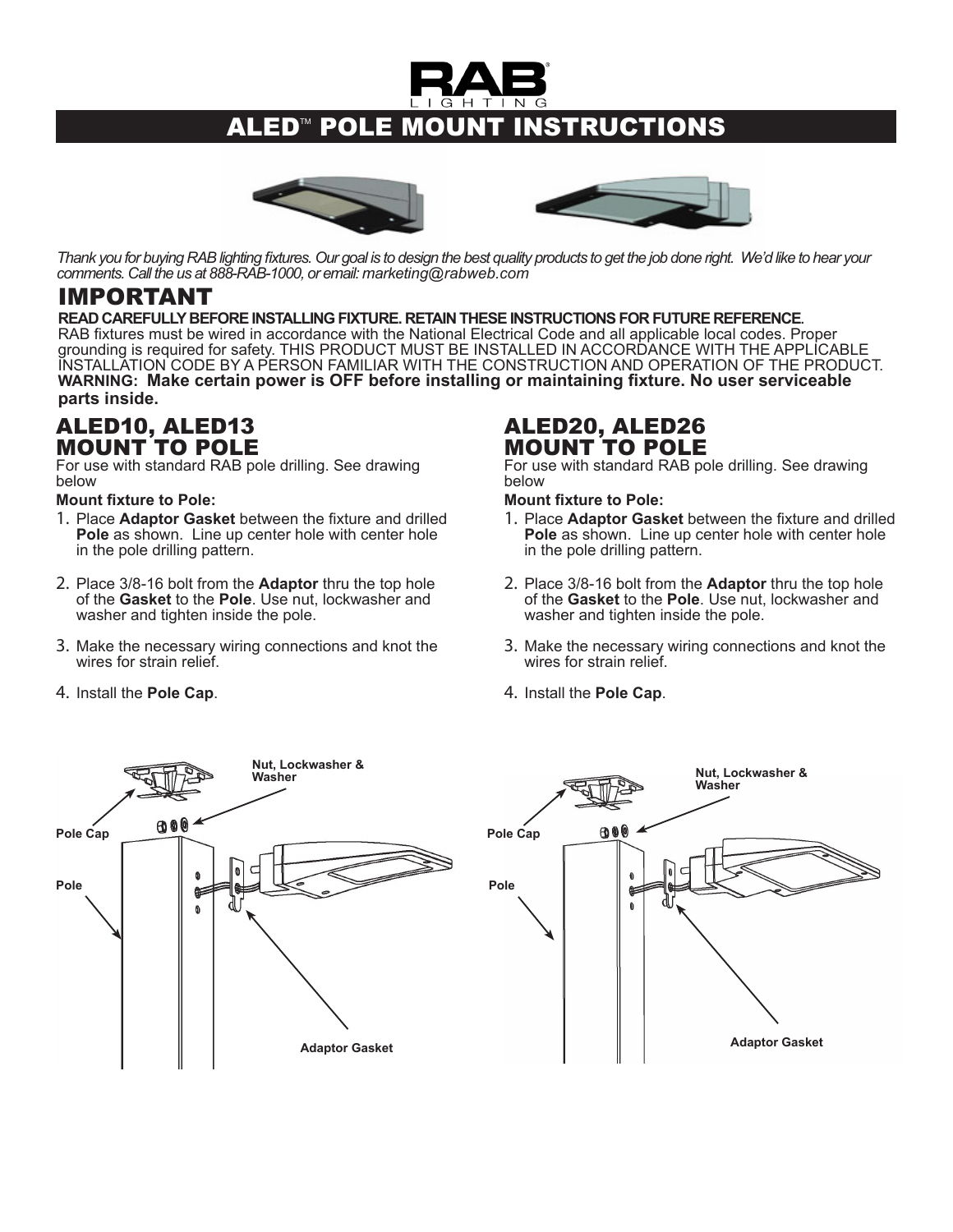# **ALED™ POLE MOUNT INSTRUCTIONS**

### ROUND POLE ADAPTOR ACCESSORY

For use with standard RAB pole drilling.

- 1. Drill round pole using the dimesions shown below in the Pole Drilling Detail.
- 2. Trim **Adaptor Gasket** supplied with ALED**.**
- 3. **Fixture Bolt** may not be long enough as originally supplied with ALED. A longer **Fixture Bolt** is supplied with the RPA LED kits.
- 4. Changing **Fixture Bolt** (if necessary):
	- a. Open the fixture door
	- b. Remove ALED Adaptor bracket from fixture
	- c. Change **Fixture Bolt** and re-assemble
- 5. Place **Round Pole Adaptor** and **RPA Gasket** between the fixture and drilled **Pole** as shown. Line up top holes of the **Gaskets** and **Round Pole Adaptor** with top hole in the pole drilling pattern.
- 6. Place 3/8-16 **Fixture Bolt** from the **ALED** thru the top hole of the RPA and Gaskets to the Round **Pole**. Use nut, lockwasher and washer and tighten inside the pole.
- 7. Feed wires through larger bottom hole. Make the necessary wiring connections and knot the wires for strain relief.
- 8. Install the pole cap.





### **Easy Installation & Product Help**

**Tech Help Line** Call our experts 888 RAB 1000

**Toll Free Fax** Send a fax to RAB 888 RAB-1232

rabweb.com Visit our website for product info

e-mail Answered promptly sales@rabweb.com

ALED-IN-0311 9524-0